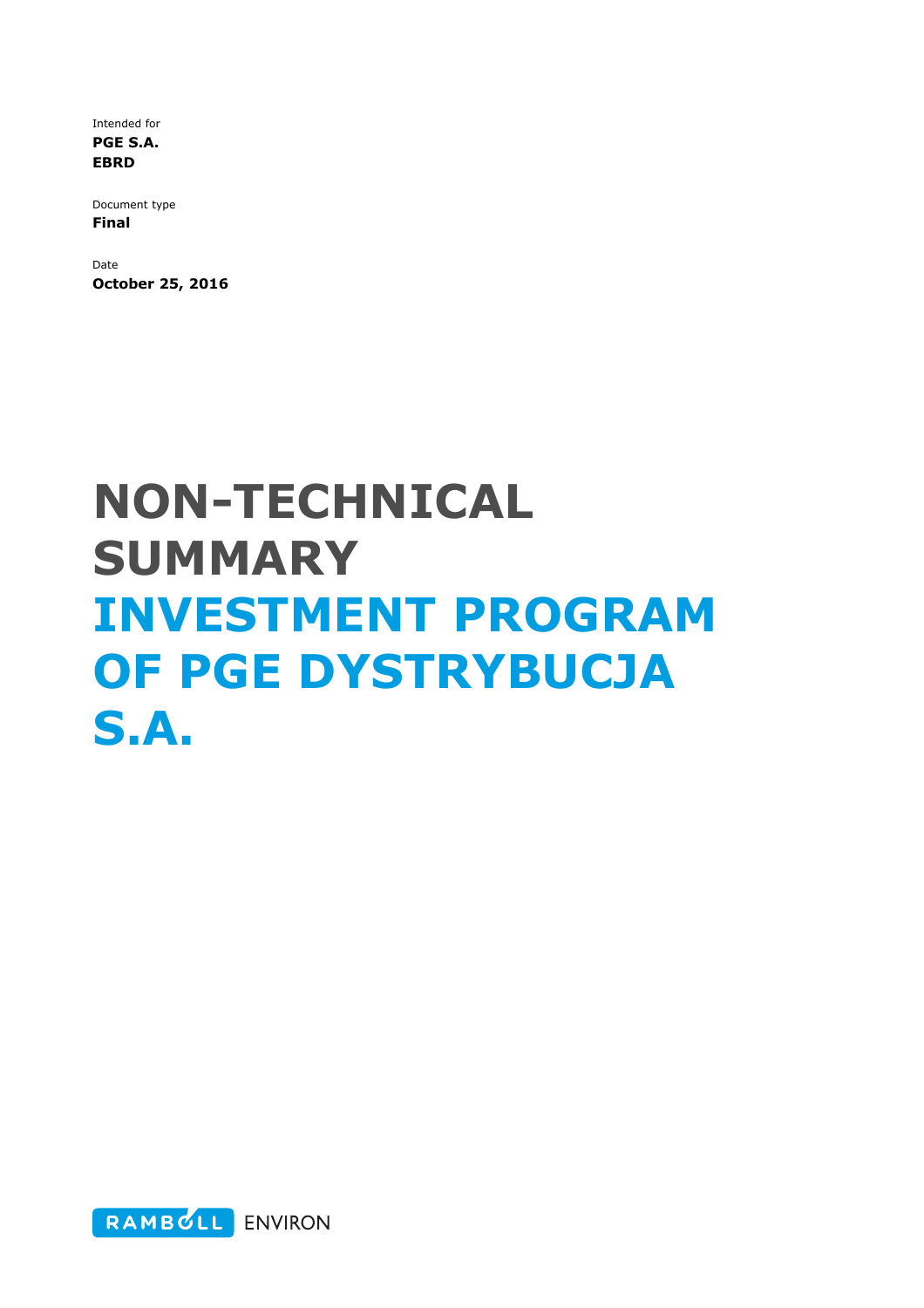#### NON-TECHNICAL SUMMARY INVESTMENT PROGRAM OF PGE DYSTRYBUCJA S.A.

Revision 3 Date **25/10/2016** Made by **Agnieszka Rogowiec** Checked by Maciej Rozkrut Approved by **Maciej Rozkrut** 

Ref PL1279

Ramboll Environ Ul. Bytomska 5a 01-612 Warsaw Poland T +48 22 833 09 36 F +48 22 833 10 87 www.ramboll-environ.com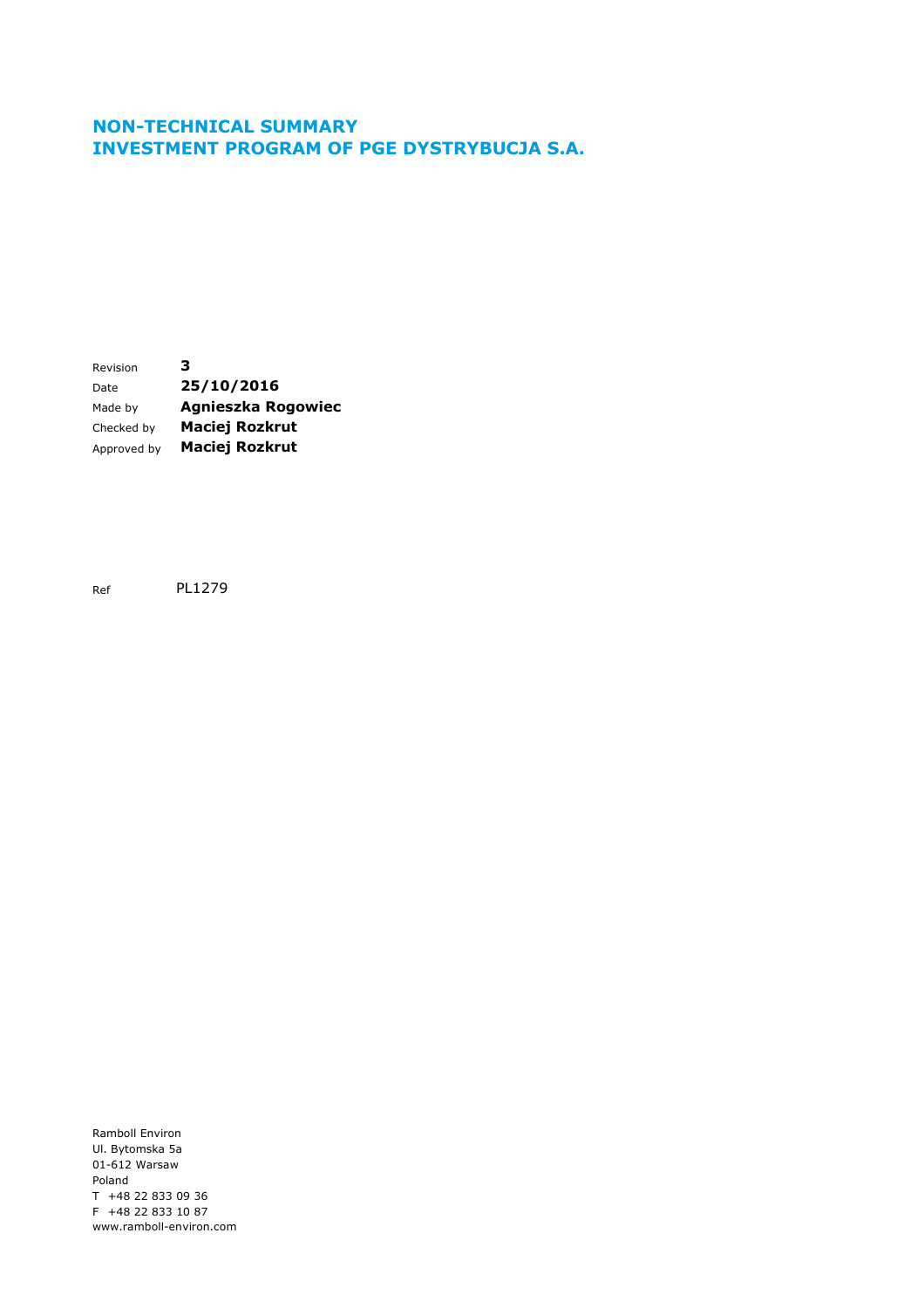### **CONTENTS**

|     | <b>INTRODUCTION AND PRESENTATION OF PGE</b>      |   |
|-----|--------------------------------------------------|---|
|     | <b>DYSTRYBUCJA S.A.</b>                          |   |
| 2.  | <b>SCOPE OF THE INVESTMENT PROGRAM</b>           | з |
| 3.  | <b>RATIONALE OF THE PROGRAM</b>                  | 4 |
| 4.  | <b>COMPLIANCE WITH ENVIRONMENTAL LEGISLATION</b> | 5 |
| -5. | ENVIRONMENTAL, HEALTH AND SAFETY AND SOCIAL      |   |
|     | <b>IMPACTS</b>                                   | 5 |
| 6.  | <b>ADDITIONAL INFORMATION AND GRIEVANCE</b>      |   |
|     | <b>PROCEDURE</b>                                 | 5 |
|     |                                                  |   |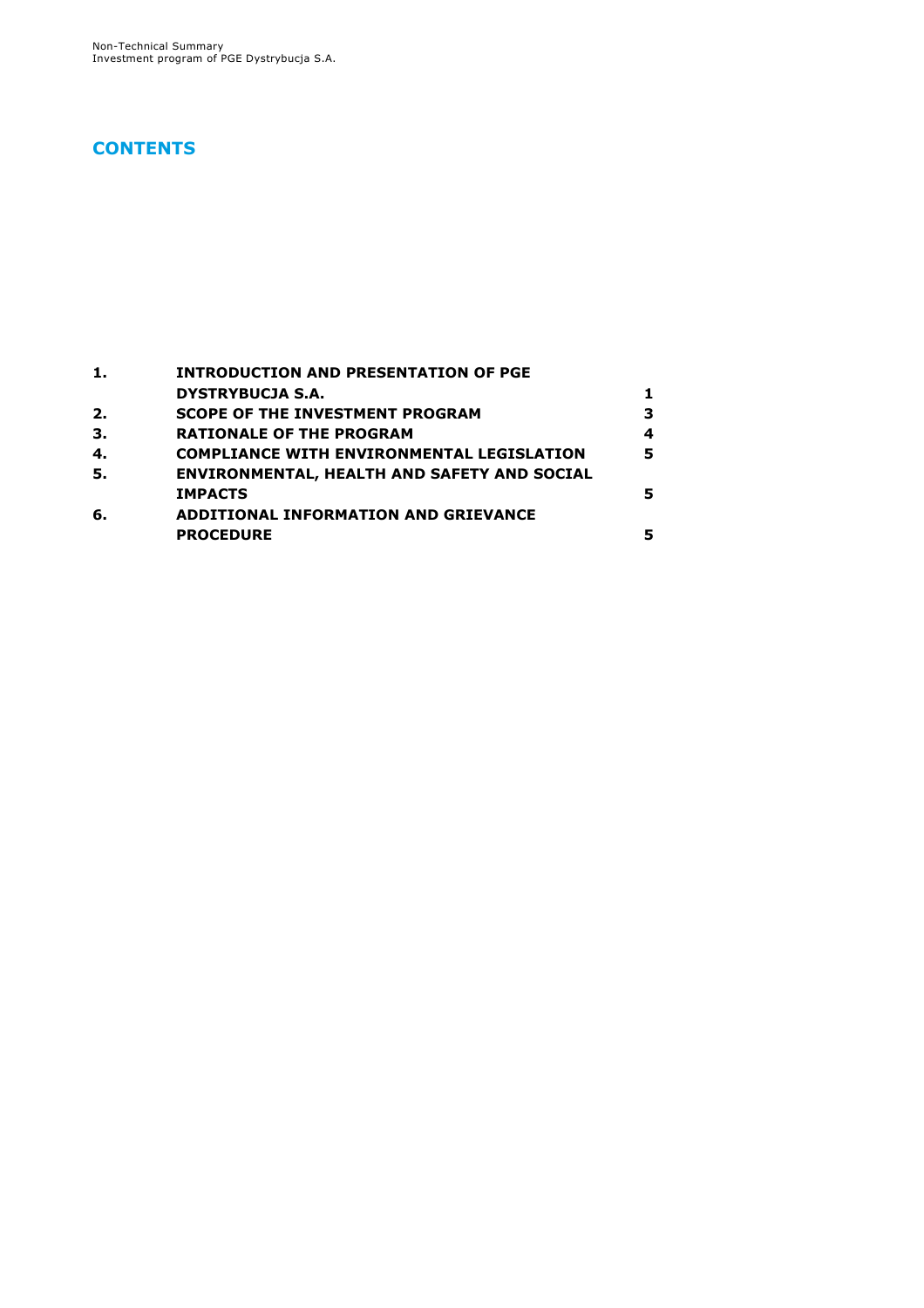## 1. INTRODUCTION AND PRESENTATION OF PGE DYSTRYBUCJA S.A.

PGE Dystrybucja S.A. (further referred to as PGED) is a Distribution System Operator (DSO). PGED is a member of PGE Capital Group (GK PGE), which parent company is PGE Polska Grupa Energetyczna S.A. The simplified GK PGE structure is presented below:



As presented on a figure below, PGED geographically operates in Podlaskie Voivodeship, Lubelskie Voivodeship and parts of Warmińsko – Mazurskie, Mazowieckie, Świętokrzyskie, Małopolskie, Łódzkie and Podkarpackie Voivodeships.

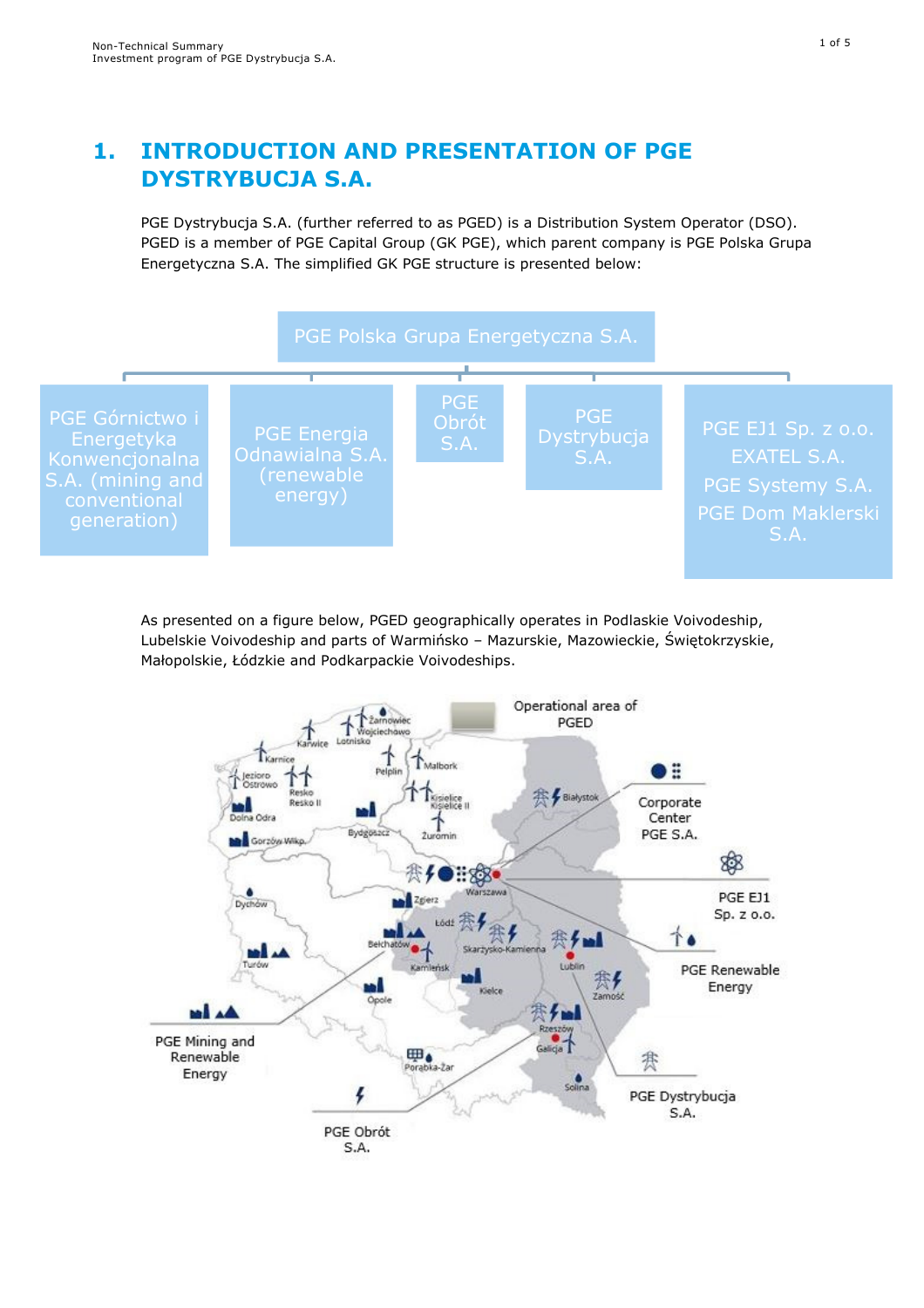PGED comprises the following divisions:

- **1. PGE Dystrybucja S.A. Branch Białystok** area of approx. 27 200 km<sup>2</sup>, covering the whole Podlaskie Voivodeship and a part of Warmińsko – Mazurskie and Mazowieckie Voivodeships. The length of power transmission lines (both over ground and underground) equals to 42 488 km (exclusive of LV connections to customers), the division operates 14 750 transformer stations having up to 694 700 customers
- **2. PGE Dystrybucja S.A. Branch Lublin -** area of approx. 12 144 km<sup>2</sup>, in Lubelskie Voivodeship, the length of power transmission lines equals to 33 229 km (exclusive of LV connections to customers), the division operates 9930 transformer stations having up to 556 342 energy consumers.
- 3. PGE Dystrybucja S.A. Branch Łódź Teren operates in Łódzkie Voivodeship excluding area of the city, covering area of approx. 15 100  $\text{km}^2$ . The length of power transmission lines equals to 36 694 km (exclusive of LV connections to customers), the division operates 11 949 transformer stations having up to 630 798 energy consumers.
- 4. PGE Dystrybucja S.A. Branch Łódź Miasto operates within the area of the city, i.e. Łódź, Pabianice and Zgierz, covering area of approx. 1 523 km<sup>2</sup>. The length of power transmission lines equals to 14 029 km (exclusive of LV connections to customers), the division operates 3 689 transformer stations having up to 529 596 energy consumers.
- **5. PGE Dystrybucja S.A. Branch Rzeszów** area of approx. 16 382 km<sup>2</sup>, in Podkarpackie Voivodeship and a part of Świętokrzyskie, Lubelskie and Małopolskie Voivodeship, the length of power transmission lines equals to 40 019 km (exclusive of LV connections to customers), the division operates 11 521 transformer stations having up to 710 718 energy consumers.
- 6. PGE Dystrybucja S.A. Branch Skarżysko Kamienna area of approx. 16 504 km<sup>2</sup>, in Świętokrzyskie Voivodeship, the length of power transmission lines equals to 40 054 km (exclusive of LV connections to customers), the division operates 13 230 transformer stations having up to 772 339 energy consumers.
- 7. PGE Dystrybucja S.A. Branch Warszawa area of approx. 18 299  $km^2$ , covering the almost the whole Mazowieckie Voivodeship and a part of Lubelskie, Warmińsko – Mazurskie and Podlaskie Voivodeships. The length of power transmission lines (both over ground and underground) equals to 47 406 km (exclusive of LV connections to customers), the division operates 18 087 transformer stations having up to 931 484 energy consumers.
- 8. PGE Dystrybucja S.A. Branch Zamość area of approx. 15 283 km<sup>2</sup>, in Lubelskie and Podkarpackie Voivodeships, the length of power transmission lines equals to 29 939 km (exclusive of LV connections to customers), the division operates 9 032 transformer stations having up to 437 745 energy consumers.

The total number of PGED consumers equals to 5 263 722 (as for December 31, 2015).

PGED, as for the end of 2015, operates 355 902 km of power transmission lines (PTL), which comprises the following:

•  $220 \text{ kV} - 21 \text{ km}$ ;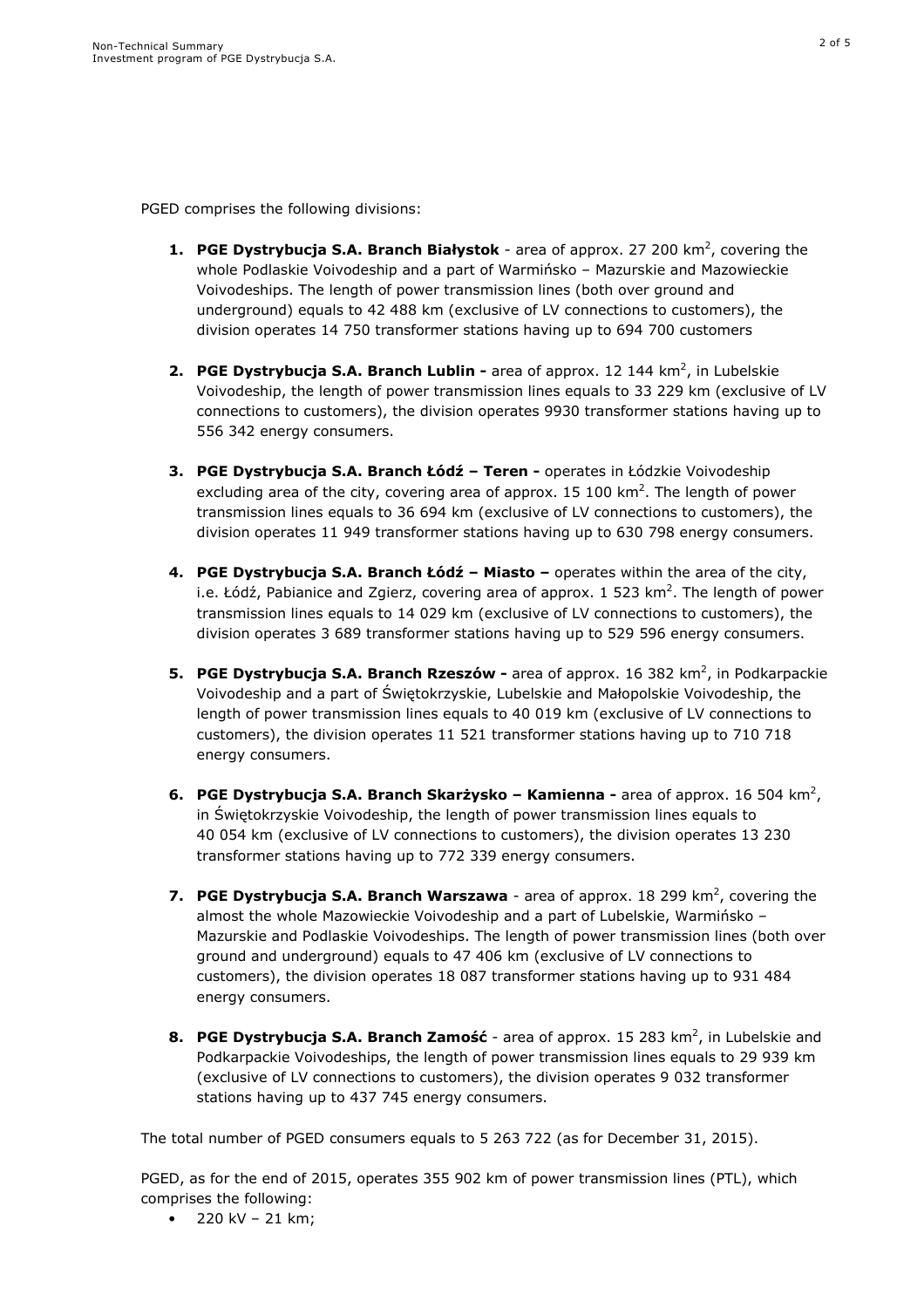- 110 kV 10 133 km, inclusive of 25 km of underground PTL;
- 30 kV 1 107 km, inclusive of 28 km of underground PTL;
- 20 kV 2 101 km, inclusive of 266 km of underground PTL ;
- 15 kV 105 985 km, inclusive of 17 466 km underground PTL;
- 1 10 kV 742 km, inclusive of 742 km of underground PTL ;
- 0.4 kV 163 769 km, inclusive of 40 989 km of underground PTL and 19 352 km of overhead PTL;
- Power connections 72 044 km, inclusive of 16 420 km of underground connections and 19 352 km of overhead insulated connections.

The high voltage power transmission lines constitute a small percentage of the total length of the exploited network, however it acts as essential in terms of electricity distribution within the system. Network 110 kV power transmission lines of the PGED works mostly in a ring system between stations MV/110 kV and 110/MV. The 110 kV power transmission lines are mainly overhead ones. The medium voltage power transmission lines are also mainly overhead ones (91 433 km, which stands for 83.2% of the total length of MV PTL).

In order to fulfil strategic aims, i.e. lowering the SAIDI and SAIFI indicators, the company gradually replaces non-insulated cables with insulated or semi-insulated overhead power transmission lines.

PGED, as for the end of 2015, operates 92 188 main electrical substations, which comprise the following:

- 450 HV electrical substations;
- 804 HV/MV transformers of a total capacity of 15 428 MVA;
- 91 738 MV/LV electrical substations;
- 92 412 MV/LV transformers of a total capacity of 13 947 MVA.

Most of the HV/MV main electrical substations are open air stations, however 9 of them are indoor stations. In case of MV substations, the amount of indoor stations equals to 17 987.

# 2. SCOPE OF THE INVESTMENT PROGRAM

The company carries out the Investment Program in accordance with The Development Plan which was agreed upon with the President of the Energy Regulatory Office,to satisfy current and future electrical energy demand within the period 2016-2019. Financing of a part of the Investment Program in an amount exceeding 6 billion PLN to be spent in the period between 2016 and the end of 2019 is provided among others by the European Bank for Reconstruction and Development (EBRD).

The Investment Program consists of many tasks on:

- connection of new energy sources, inclusive of renewable energy sources;
- development of the distribution system for connection of new energy sources;
- connection of new consumers;
- development of the distribution system for new energy consumers;
- modernization and refurbishment of existing infrastructure
- automation of network operation;

and others.

Implementation of the Investment Program (for the years 2016 – 2019) which is a part of the Development Plan assumes among others:

- construction of almost 150 thousand connections to new energy consumers;
- installation or replacement of more than 2 million of energy meters;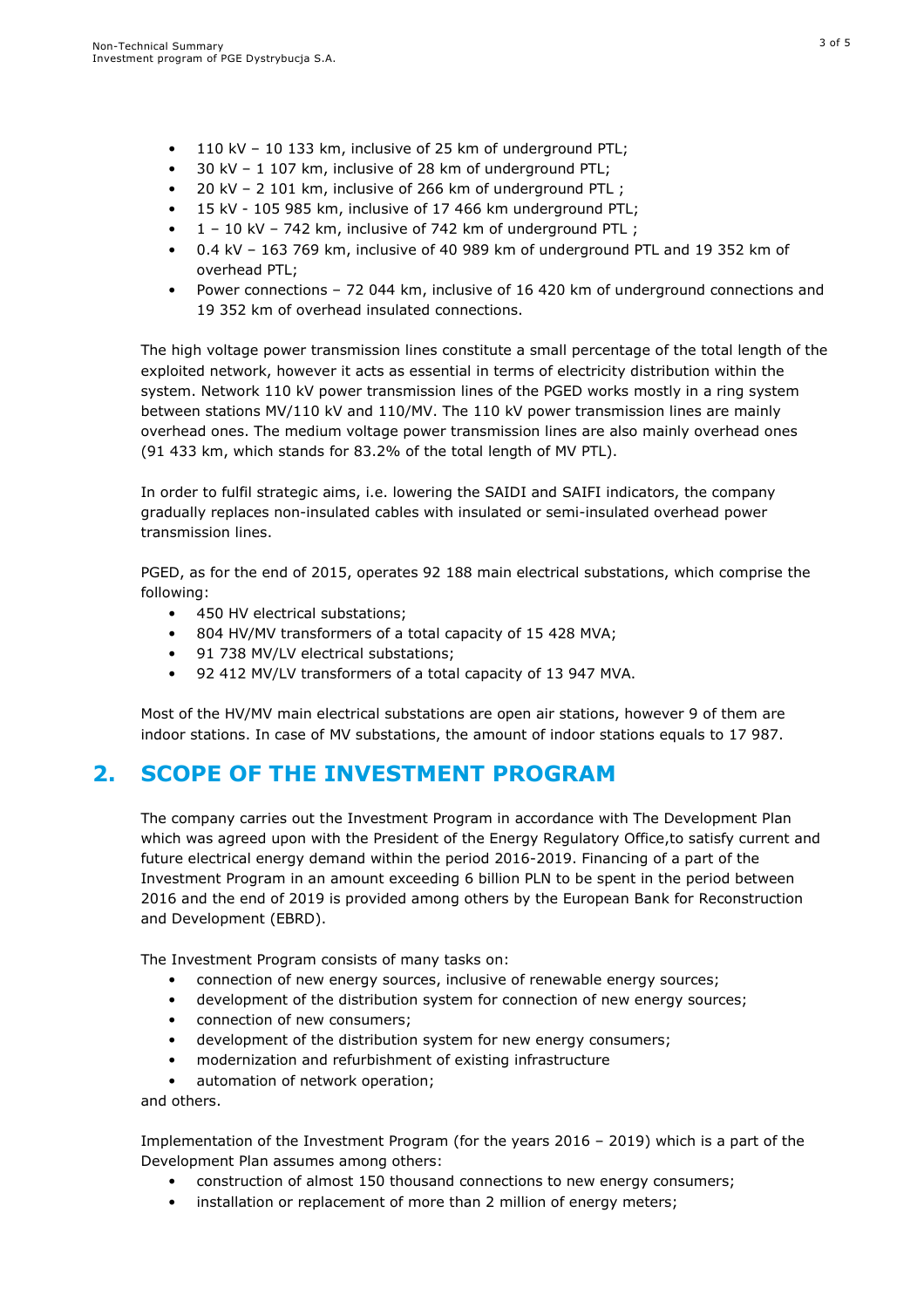- related to connection of new consumers and sources as well as to refurbishment of existing assets – construction of new and refurbishment of existing single- and doublerail lines: 1663 km HV PTL, inclusive of 35 km underground PTL, more than 6500 km MV PTL, inclusive of 3634 km underground PTL and almost 5500 LV PTL, inclusive of 2627 km of underground PTL;
- construction and expansion of approximately 34 HV/MV substations and almost 2150 MV/LV substations, including installation of new transformers.

# 3. RATIONALE OF THE PROGRAM

Each Polish energy distribution company is obliged to possess valid "Strategy and Development Plan" (Development Plan), developed based on the Article 16 of the Energy Law of 1997. Following the legal requirements, PGED worked out and implements investment program for years 2016-2019 which is a part of the whole Development Plan.

This comprehensive document defines development goals for the company, among which the following are considered as of potential to influence the social and environmental aspects of the company operations:

- connection of new energy consumers and sources;
- provision of power supply reliability and high quality of supplied electrical energy;
- reduction of the power network overloads;
- optimization of the distribution network operations;
- reduction of energy losses in distribution;
- improvement of electrical equipment service safety;
- decrease of negative impact of used electrical devices on the environment;
- optimization of energy distribution costs.

The environmental advisor of the EBRD, Ramboll Environ Company, identified the following environmental and social benefits of the program:

- Expected direct social benefits will result from improved reliability of the network and supplied power quality achieved by modernization of the system elements. System Average Interruption Duration Index (SAIDI) and System Average Interruption Frequency Index (SAIFI – ratio of customers exposed annually to a risk of long and very long breaks to total number of served customers) will be lowered to the values determined by the President of the Energy Regulatory Office in the Quality Tariff. Failure to achieve anticipated rates may result in financial penalty imposed by the President of URE.
- Development of distribution networks and new connections will allow new customers to connect to the power supply, thus the program will stimulate spatial development in the PGED operational area.
- Large investment spending will positively influence regional and national economy, among others by generation of new working places in the companies providing supplies and construction services to the energy distribution companies and will stimulate activation of economic development of the program development territories.

Every 3 years a 'moving' update of the Development Plan is carried out. Currently, an update covering the period 2017-2022 is in the process of agreeing with the President of the Energy Regulatory Office.